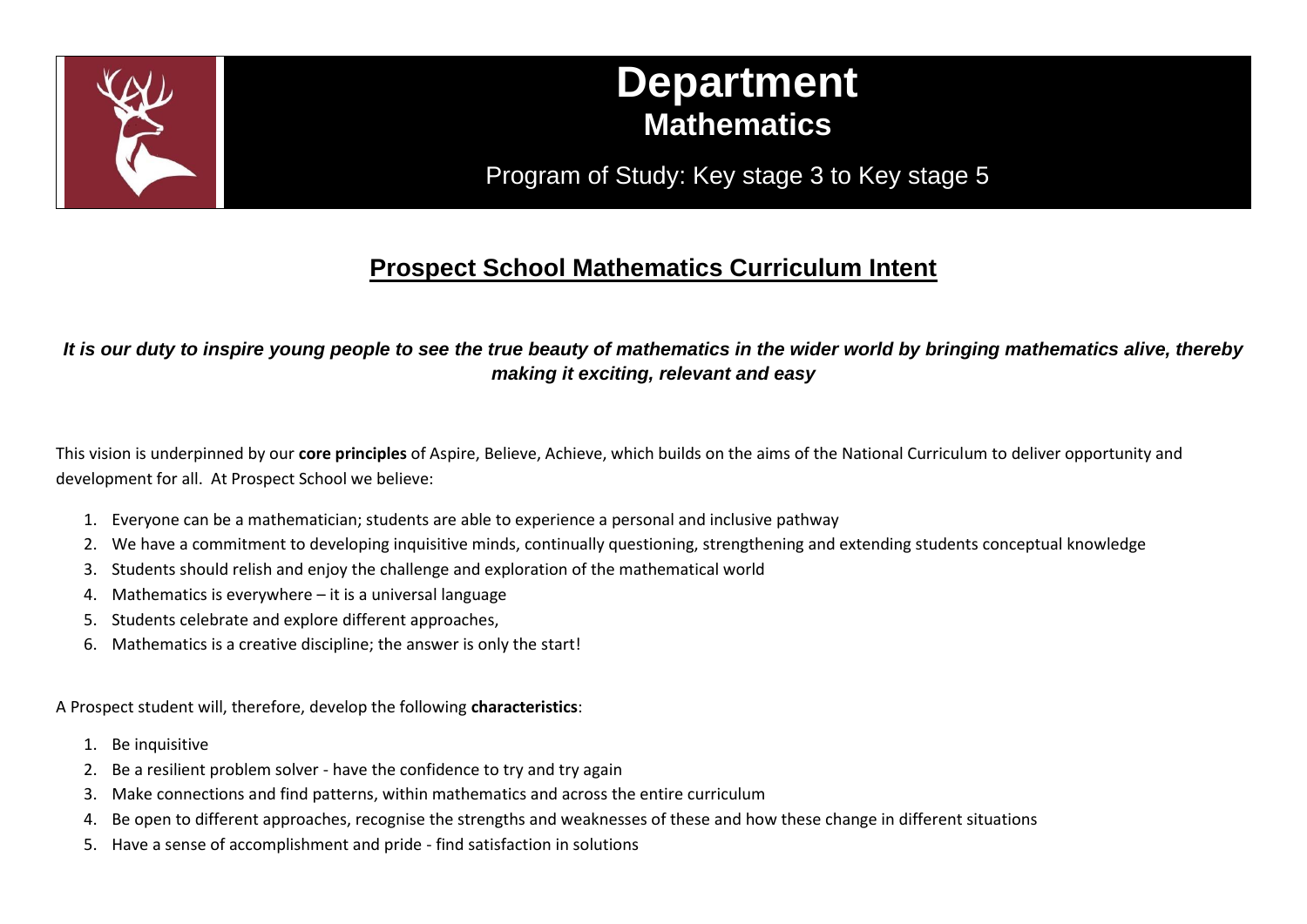- 6. Be fluent and aim for complete mastery
- 7. Be confident mathematical communicators; explain, justify and reason
- 8. Appreciate both the relevance of maths and its abstract beauty

Mathematics is a creative and highly inter-connected discipline that has been developed over centuries, providing the solution to some of history's most intriguing problems. It is essential to everyday life, critical to science, technology and engineering, and necessary for financial literacy and most forms of employment. A highquality mathematics education therefore provides a foundation for understanding the world, the ability to reason mathematically, an appreciation of the beauty and power of mathematics, and a sense of enjoyment and curiosity about the subject.

# **Key Concepts**

| <b>Pattern</b>                 | <b>Dimension</b>              | Quantity                      | Uncertainty                     | Shape                         | <b>Change</b>                 |
|--------------------------------|-------------------------------|-------------------------------|---------------------------------|-------------------------------|-------------------------------|
| Pattern is seen as a wide-     | Dimension includes "big       | Quantity is described as an   | Uncertainty covers "big         | Shape is a category           | Change describes the          |
| ranging concept that covers    | ideas" related to one, two,   | outgrowth of people's need    | ideas" related to probability,  | describing real images and    | mathematics of how the        |
| patterns encountered all       | and three dimensions of       | to quantify the world around  | subjective probability, and     | entities that can be          | individual organisms grow,    |
| around us, such as those in    | "things" (using spatial and   | us, using attributes such as: | relevant statistical methods.   | visualized (e.g., houses and  | populations vary, prices      |
| musical forms, nature, traffic | numerical descriptions),      | length, area, and volume of   | Few things in the world are     | buildings, designs in art and | fluctuate, objects travelling |
| patterns, etc. It is argued    | projections, lengths,         | rivers or land masses;        | 100% certain; therefore the     | craft, safety signs,          | speed up and slow down.       |
| that our ability to recognize, | perimeters, planes, surfaces, | temperature, humidity, and    | ability to attach a number      | packaging, snowflakes,        | Change and rates of change    |
| interpret, and create          | location, etc. Facility with  | pressure of our atmosphere;   | that represents the             | knots, crystals, shadows and  | help provide a narration of   |
| patterns is the key to dealing | each dimension requires a     | populations and growth        | likelihood of an instance is a  | plants), as well as highly    | the world as time marches     |
| with the world around us.      | sense of "benchmarks" and     | rates of species; motions of  | valuable tool whether it has    | abstract "things" greater     | on. Additive, multiplicative, |
|                                | estimation, direct            | tides; revenues or profits of | to do with the weather, the     | than three dimensions.        | exponential patterns of       |
|                                | measurement and derived       | companies, etc.               | stock-market, or the            |                               | change can characterize       |
|                                | measurement skills.           |                               | decision to board a plane. It   |                               | steady trends; periodic       |
|                                |                               |                               | also covers "big ideas" such    |                               | changes suggest cycles and    |
|                                |                               |                               | as variability, sampling,       |                               | irregular change patterns     |
|                                |                               |                               | error, or prediction, and       |                               | connect with chaos theory     |
|                                |                               |                               | related statistical topics such |                               |                               |
|                                |                               |                               | as data collection, data        |                               |                               |
|                                |                               |                               | displays, and graphs.           |                               |                               |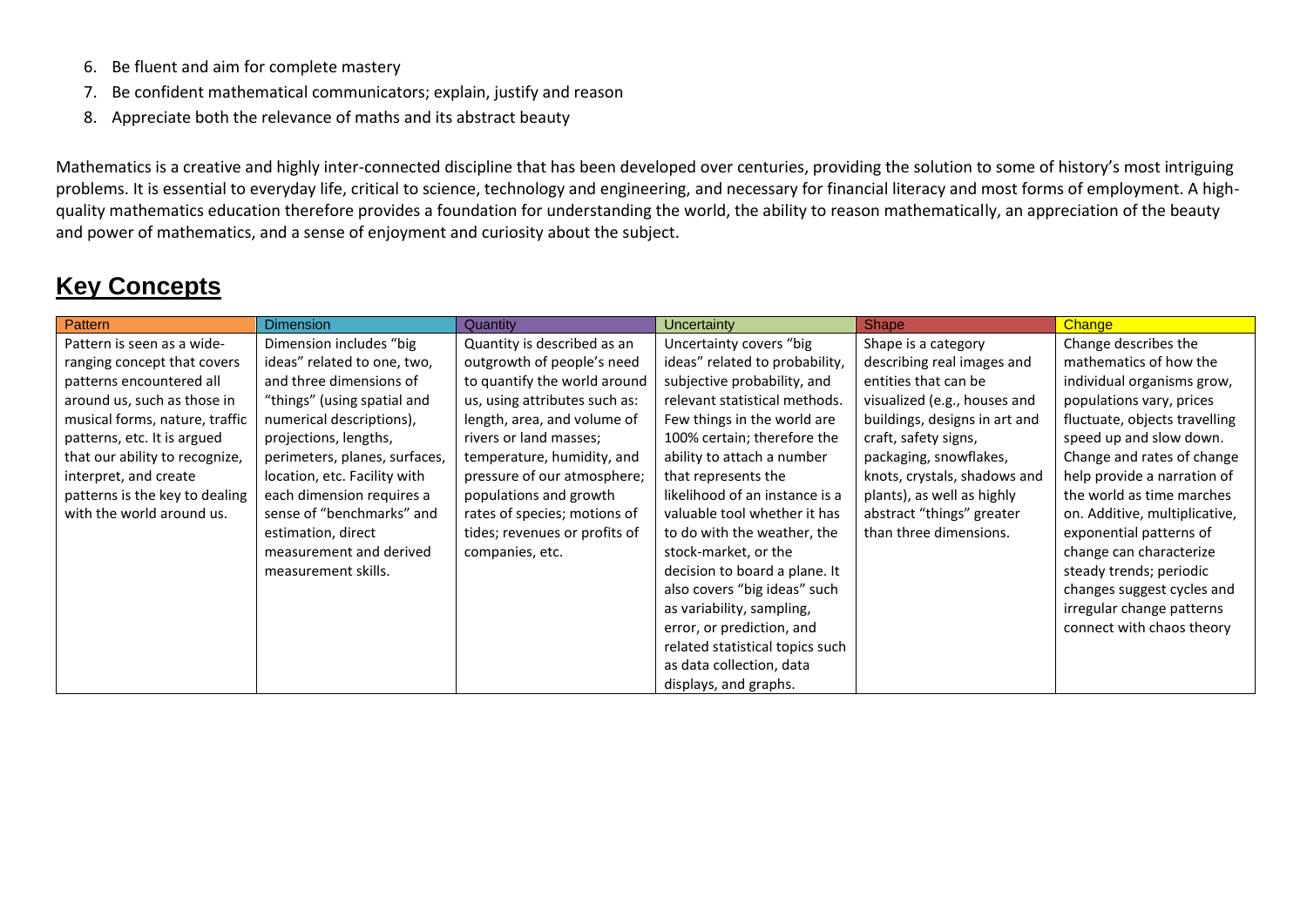# **Key Themes**

| <b>Number</b>                                                                                                                                                                                                                                                                                                                                                                                                                                                                                                         | Algebra                                                                                                                                                                                                                                                                                                                                                                                                                                                                                                         | Ratio, proportion and<br>rates of change                                                                                                                                                                                                                                                                                                                        | Geometry and<br>measures                                                                                                                                                                                                                                                                                                                                      | Probability                                                                                                                                                                                                                                                                               | <b>Statistics</b>                                                                                                                                                                                                                          |
|-----------------------------------------------------------------------------------------------------------------------------------------------------------------------------------------------------------------------------------------------------------------------------------------------------------------------------------------------------------------------------------------------------------------------------------------------------------------------------------------------------------------------|-----------------------------------------------------------------------------------------------------------------------------------------------------------------------------------------------------------------------------------------------------------------------------------------------------------------------------------------------------------------------------------------------------------------------------------------------------------------------------------------------------------------|-----------------------------------------------------------------------------------------------------------------------------------------------------------------------------------------------------------------------------------------------------------------------------------------------------------------------------------------------------------------|---------------------------------------------------------------------------------------------------------------------------------------------------------------------------------------------------------------------------------------------------------------------------------------------------------------------------------------------------------------|-------------------------------------------------------------------------------------------------------------------------------------------------------------------------------------------------------------------------------------------------------------------------------------------|--------------------------------------------------------------------------------------------------------------------------------------------------------------------------------------------------------------------------------------------|
| Pupils will be taught:<br>• Place value<br>• Positive and negative<br>integers<br>• Number facts e.g.<br><b>Primes</b><br>• Four operations<br>• Inverse operations<br>• Powers and roots<br>• Standard form<br>• Fractions, decimals and<br>percentages<br>$\bullet$ use standard units of<br>mass, length, time,<br>money and other<br>measures<br>• round numbers<br>• use approximation<br>$\bullet$ use a calculator and<br>other technologies<br>• appreciate the infinite<br>nature of the sets of<br>integers | Pupils will be taught:<br>• Algebraic notation<br>• Algebraic language<br>• brackets<br>• substitute<br>• simplify and manipulate<br>algebraic expressions<br>• Rearrange formulae<br>• Form algebraic<br>expressions<br>• solve linear equations<br>• solve quadratic<br>equations<br>• work with coordinates<br>in all four quadrants<br>• Graphs e.g. linear,<br>quadratic<br>• Interpret graphs<br>• Parallel and<br>perpendicular lines<br>• Sequences<br>$\bullet$ Index laws<br>• Simultaneous equations | Pupils will be taught:<br>• Conversions of units<br>• Scale factors<br>• express one quantity<br>as a fraction of<br>another<br>• use ratio notation<br>• divide into a ratio<br>• proportion<br>• percentage change<br>• direct and inverse<br>proportion<br>• speed, unit pricing and<br>density<br>• Compound (and<br>simple) interest<br>• Growth and decay | Pupils will be taught:<br>• 2D shapes<br>• Perimeter<br>$\bullet$ Area<br>• 3D shapes<br>• Surface Area<br>• Volume<br>• Construction<br>• Transformations<br>• Congruency and<br>similarity<br>• Angle geometry<br>• Pythagoras' Theorem<br>• Trigonometric ratios<br>• Trigonometry with<br>non-right-angled<br>triangles<br>• Vectors<br>• Circle theorems | Pupils will be taught:<br>• Probability language<br>• Sample space<br>• Theoretical probability<br>• Experimental<br>probability<br>• Relative Frequency<br>• Venn diagrams and<br>sets<br>• Methods of presenting<br>probability events e.g.<br>tree diagrams<br>Conditional probability | Pupils will be taught:<br>• Types of data<br>• Data collection<br>methods<br>• Data analysis e.g. mean<br>• Data presentation e.g.<br>tables and graphs<br>• Analyse results and<br>interpret data in<br>relation to real work<br>contexts |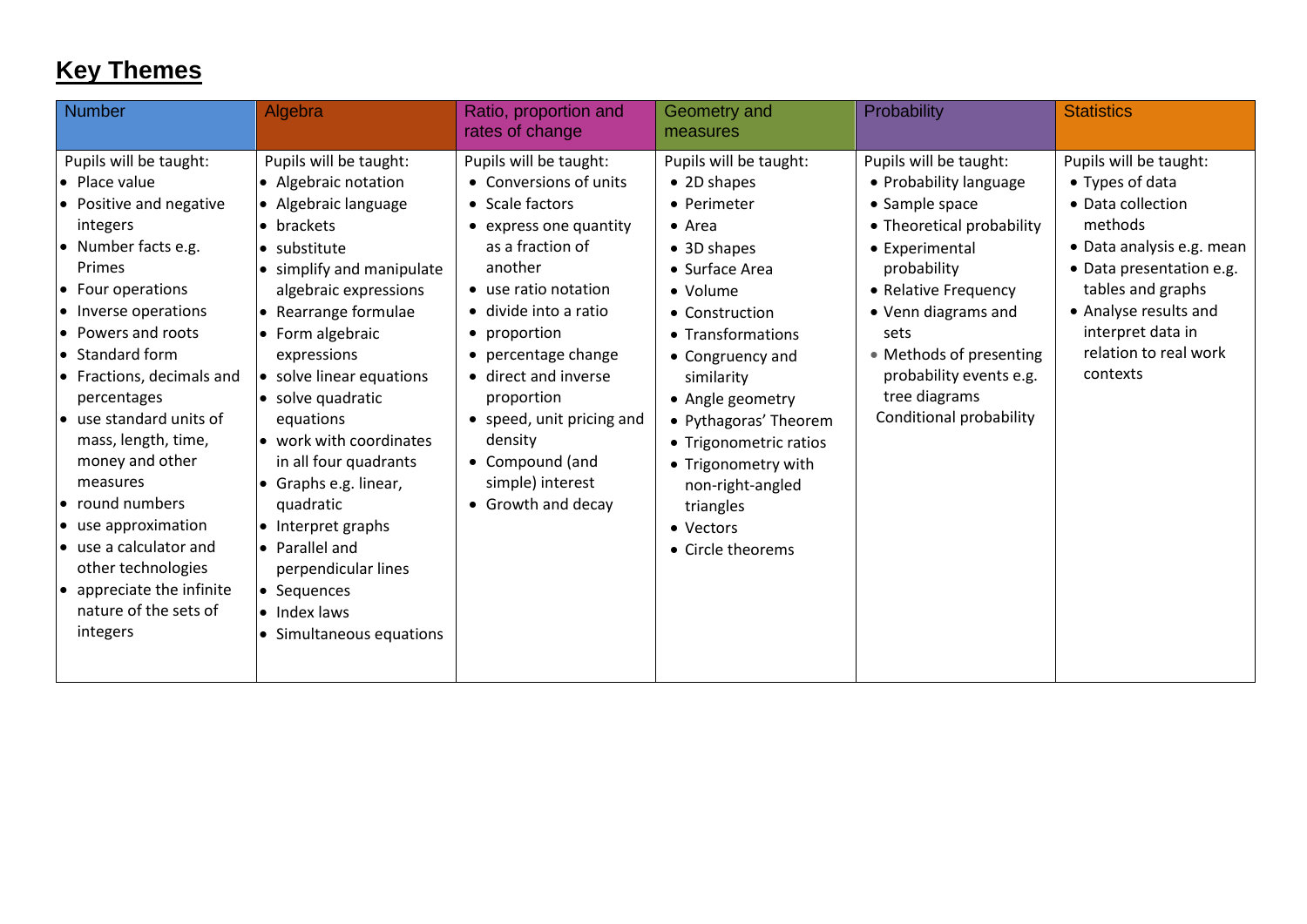## **Key Stage 3**

#### **YEAR: 7**

| $1\quad 2$<br>$\mathbf{3}$<br>$\overline{4}$<br>$\sqrt{5}$<br>- 6 |                              | 19<br>20<br>18<br>- 21<br>ıб | 25<br>23<br>24<br>22<br>-26<br>-27 | 29<br>30<br>28<br>-31<br>32 | 38 39<br>34<br>-35<br>37<br>33<br>36 |
|-------------------------------------------------------------------|------------------------------|------------------------------|------------------------------------|-----------------------------|--------------------------------------|
| Key Content:                                                      | Key Content:                 | Key Content:                 | Key Content:                       | Key Content:                | Key Content:                         |
| Number and Algebra                                                | Number and Algebra           | Geometry and measures        | Number and algebra                 | Geometry and                | Geometry and measures                |
|                                                                   |                              |                              | <b>Statistics</b>                  | measures                    | Number and Algebra                   |
| <b>Big Question:</b>                                              | <b>Big Question:</b>         | <b>Big Question:</b>         | <b>Big Question:</b>               | Number and Algebra          |                                      |
|                                                                   |                              |                              | Discovering equivalence            | <b>Big Question:</b>        | Big Question:                        |
| Investigating the number                                          | Solving calculation problems | Exploring shape              | Reasoning with fractions           | Visualising shape           | Proportional reasoning               |
| system                                                            | Generalising arithmetic      | Reasoning and measures       | Solving number problems            | Exploring change            | Describing position                  |
| Pattern sniffing                                                  |                              |                              | Investigating statistics           | Proportional reasoning      | Measuring and estimating             |
| <b>Key Concepts</b>                                               | <b>Key Concepts</b>          | <b>Key Concepts</b>          | <b>Key Concepts</b>                | <b>Key Concepts</b>         | <b>Key Concepts</b>                  |
|                                                                   |                              |                              |                                    |                             |                                      |
| Key Themes                                                        |                              |                              |                                    |                             |                                      |
|                                                                   |                              |                              |                                    |                             |                                      |
| <b>Assessment Method:</b>                                         | Assessment Method:           | <b>Assessment Method:</b>    | <b>Assessment Method:</b>          | Assessment Method:          | Assessment Method:                   |
| Baseline assessment                                               | Exam                         | Unit assessment              | Unit assessment                    | Unit assessment             | Hegarty                              |
| Hegarty                                                           | Hegarty                      | Hegarty                      | Hegarty                            | Hegarty                     | Exam                                 |
|                                                                   |                              |                              |                                    |                             |                                      |

#### **YEAR: 8**

| $1\quad 2$               |                              | 20<br>IX.<br>ın        | 25<br>24<br>26<br>23<br>-27<br>22 | 29<br>-30<br>28<br>-31<br>-32 | - 39<br>38<br>34<br>35<br>33<br>36<br>-37 |
|--------------------------|------------------------------|------------------------|-----------------------------------|-------------------------------|-------------------------------------------|
| Key Content:             | Key Content:                 | Key Content:           | Key Content:                      | Key Content:                  | Key Content:                              |
| Number and Algebra       | Number and Algebra           | Geometry and measures  | Number and algebra                | Geometry and                  | Geometry and measures                     |
|                          |                              |                        | <b>Statistics</b>                 | measures                      | Number and Algebra                        |
| <b>Big Question:</b>     | <b>Big Question:</b>         | <b>Big Question:</b>   | <b>Big Question:</b>              | Number and Algebra            |                                           |
|                          |                              |                        | Discovering equivalence           | Big Question:                 | Big Question:                             |
| Investigating the number | Solving calculation problems | Exploring shape        | Reasoning with fractions          | Visualising shape             | Proportional reasoning                    |
| system                   | Generalising arithmetic      | Reasoning and measures | Solving number problems           | Exploring change              | Describing position                       |
| Pattern sniffing         |                              |                        | Investigating statistics          | Proportional reasoning        | Measuring and estimating                  |
| <b>Key Concepts</b>      | <b>Key Concepts</b>          | <b>Key Concepts</b>    | <b>Key Concepts</b>               | Key Concepts                  | <b>Key Concepts</b>                       |
|                          |                              |                        |                                   |                               |                                           |
| <b>Key Themes</b>        | <b>Key Themes</b>            | <b>Key Themes</b>      | <b>Key Themes</b>                 | <b>Key Themes</b>             | <b>Key Themes</b>                         |
|                          |                              |                        |                                   |                               |                                           |
| Assessment Method:       | Assessment Method:           | Assessment Method:     | <b>Assessment Method:</b>         | Assessment Method:            | Assessment Method:                        |
| Baseline assessment      | Exam                         | Unit assessment        | Unit assessment                   | Unit assessment               | Hegarty                                   |
| Hegarty                  | Hegarty                      | Hegarty                | Hegarty                           | Hegarty                       | Exam                                      |
|                          |                              |                        |                                   |                               |                                           |
|                          |                              |                        |                                   |                               |                                           |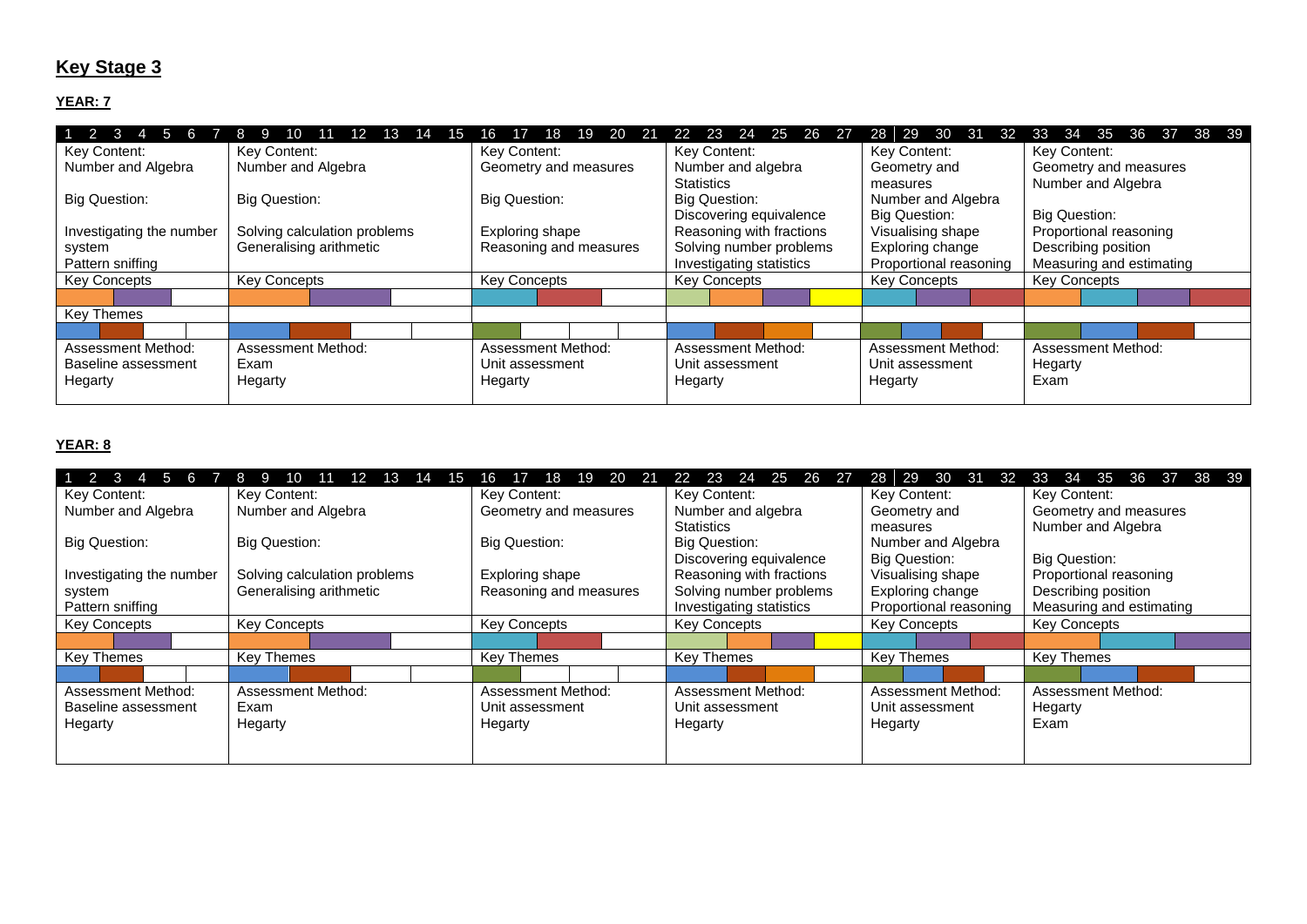#### **YEAR: 9**

#### **Support**

| $\overline{1}$<br>$4\quad 5\quad 6$<br>2 3 | 12 <sup>2</sup><br>8<br>9<br>10<br>13<br>14<br>15 | 19<br>20<br>18<br>21<br>16 | 23 24<br>22<br>- 25 | 27<br>28<br>29<br>30 31<br>26<br>- 32 | 33<br>-34<br>-35<br>36<br>37 38 39 |
|--------------------------------------------|---------------------------------------------------|----------------------------|---------------------|---------------------------------------|------------------------------------|
| <b>Key Content</b>                         | <b>Key Content</b>                                | <b>Key Content</b>         | <b>Key Content</b>  | <b>Key Content</b>                    | <b>Key Content</b>                 |
| Number & Geometry                          | Number & Algebra                                  | Ratio and Proportion &     | Algebra &           | Ratio and Proportion & Algebra        | Geometry & Probability and         |
|                                            |                                                   | Algebra                    | Geometry            |                                       | statistics                         |
| Focus                                      | Focus                                             |                            |                     | Focus                                 | Focus                              |
| Calculations                               | Calculations                                      | Focus                      | Focus               | Scaling                               | Visulaising                        |
| Shape                                      | Simplifying                                       | <b>FDP</b>                 | Solving linear      | Graphing                              | Probability                        |
|                                            |                                                   | Sequences                  | equations           |                                       | <b>Statistics</b>                  |
|                                            |                                                   |                            | Area and Volume     |                                       |                                    |
| <b>Key Concepts</b>                        | <b>Key Concepts</b>                               | <b>Key Concepts</b>        | <b>Key Concepts</b> | <b>Key Concepts</b>                   | <b>Key Concepts</b>                |
|                                            |                                                   |                            |                     |                                       |                                    |
|                                            |                                                   |                            |                     |                                       |                                    |
| <b>Key Themes</b>                          | Key Themes                                        | <b>Key Themes</b>          | <b>Key Themes</b>   | <b>Key Themes</b>                     | <b>Key Themes</b>                  |
|                                            |                                                   |                            |                     |                                       |                                    |
| Assessment Method:                         | <b>Assessment Method:</b>                         | Assessment Method:         | Assessment          | <b>Assessment Method:</b>             | Assessment Method:                 |
| Baseline assessment                        | Exam                                              | Unit assessment            | Method:             | Unit assessment                       | Hegarty                            |
| Hegarty                                    | Hegarty                                           | Hegarty                    | Unit assessment     | Hegarty                               | Exam                               |
|                                            |                                                   |                            | Hegarty             |                                       |                                    |

#### **Core**

| $\overline{1}$<br>$\overline{2}$<br>$\mathbf{3}$<br>$\overline{4}$<br><b>T5</b><br>- 6 | 8<br>13<br>ה ו                | 19<br>18<br>-20<br>21<br>16. | 23<br>24 25<br>22   | -29<br>27<br>- 28<br>30<br>-26<br>- 31<br>-32 | 34<br>35<br>36 37 38 39<br>33 |
|----------------------------------------------------------------------------------------|-------------------------------|------------------------------|---------------------|-----------------------------------------------|-------------------------------|
| <b>Key Content</b>                                                                     | <b>Key Content</b>            | <b>Key Content</b>           | <b>Key Content</b>  | <b>Key Content</b>                            | <b>Key Content</b>            |
| Number & Geometry                                                                      | Geometry, Algebra & Ratio and | Ratio and Proportion,        | Geometry & Ratio    | Algebra & Geometry                            | Probability & Statistics      |
|                                                                                        | Proportion                    | Number & Algebra             | and Proportion      |                                               |                               |
| Focus                                                                                  |                               |                              |                     |                                               |                               |
| Calculations                                                                           | Focus                         | Focus                        | Focus               | Focus                                         | Focus                         |
| Shape                                                                                  | Shape                         | <b>FDP</b>                   | Measuring           | Graphing                                      |                               |
|                                                                                        | Simplifying                   | Sequences                    | Scaling             | Visualising                                   |                               |
|                                                                                        | FDP                           | Solving                      |                     |                                               |                               |
| <b>Key Concepts</b>                                                                    | <b>Key Concepts</b>           | <b>Key Concepts</b>          | <b>Key Concepts</b> | <b>Key Concepts</b>                           | <b>Key Concepts</b>           |
|                                                                                        |                               |                              |                     |                                               |                               |
| Key Themes                                                                             | Key Themes                    | <b>Key Themes</b>            | <b>Key Themes</b>   | <b>Key Themes</b>                             | <b>Key Themes</b>             |
|                                                                                        |                               |                              |                     |                                               |                               |
| Assessment Method:                                                                     | Assessment Method:            | <b>Assessment Method:</b>    | Assessment          | <b>Assessment Method:</b>                     | Assessment Method:            |
| Baseline assessment                                                                    | Exam                          | Unit assessment              | Method:             | Unit assessment                               | Hegarty                       |
| Hegarty                                                                                | Hegarty                       | Hegarty                      | Unit assessment     | Hegarty                                       | Exam                          |
|                                                                                        |                               |                              | Hegarty             |                                               |                               |
|                                                                                        |                               |                              |                     |                                               |                               |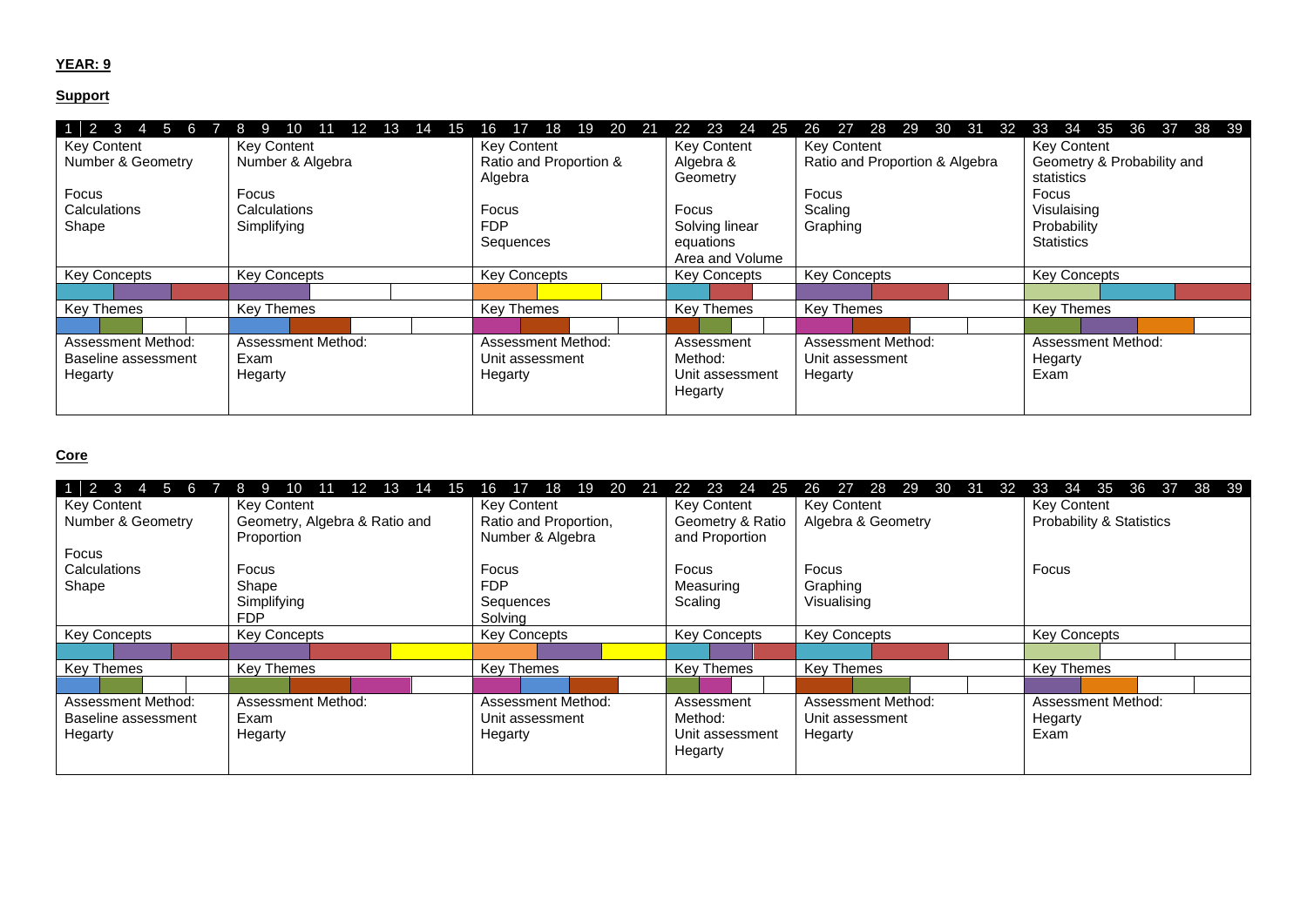#### **Extension**

| 1 2 3 4 5 6 7 8     | -9<br>10<br>12.<br>13<br>14<br>15 | 18<br>19<br>20<br>21<br>16 | 23<br>22<br>24<br>-25 | 27<br>- 28<br>29<br>30<br>26<br>- 31<br>-32 | 34 35 36 37 38 39<br>33            |
|---------------------|-----------------------------------|----------------------------|-----------------------|---------------------------------------------|------------------------------------|
| <b>Key Content</b>  | <b>Key Content</b>                | <b>Key Content</b>         | <b>Key Content</b>    | <b>Key Content</b>                          | <b>Key Content</b>                 |
| Number, Geometry &  | Algebra, Ratio and Proportion     | Geometry                   | Algebra               | Algebra                                     | <b>Probability &amp; Statistcs</b> |
| Algebra             |                                   |                            |                       |                                             |                                    |
|                     | Focus                             | Focus                      | Focus                 | Focus                                       | Focus                              |
| Focus               | Simplifying and solving           | Measuring                  | Graphing              | Solving                                     |                                    |
| Calculations        | Scaling                           | Proving                    |                       |                                             |                                    |
| Visualising         | Sequences                         |                            |                       |                                             |                                    |
| Simplifying         |                                   |                            |                       |                                             |                                    |
| <b>Key Concepts</b> | <b>Key Concepts</b>               | <b>Key Concepts</b>        | <b>Key Concepts</b>   | <b>Key Concepts</b>                         | <b>Key Concepts</b>                |
|                     |                                   |                            |                       |                                             |                                    |
| <b>Key Themes</b>   | Key Themes                        | <b>Key Themes</b>          | <b>Key Themes</b>     | Key Themes                                  | <b>Key Themes</b>                  |
|                     |                                   |                            |                       |                                             |                                    |
| Assessment Method:  | Assessment Method:                | <b>Assessment Method:</b>  | Assessment            | Assessment Method:                          | Assessment Method:                 |
| Baseline assessment | Exam                              | Unit assessment            | Method:               | Unit assessment                             | Hegarty                            |
| Hegarty             | Hegarty                           | Hegarty                    | Unit assessment       | Hegarty                                     | Exam                               |
|                     |                                   |                            | Hegarty               |                                             |                                    |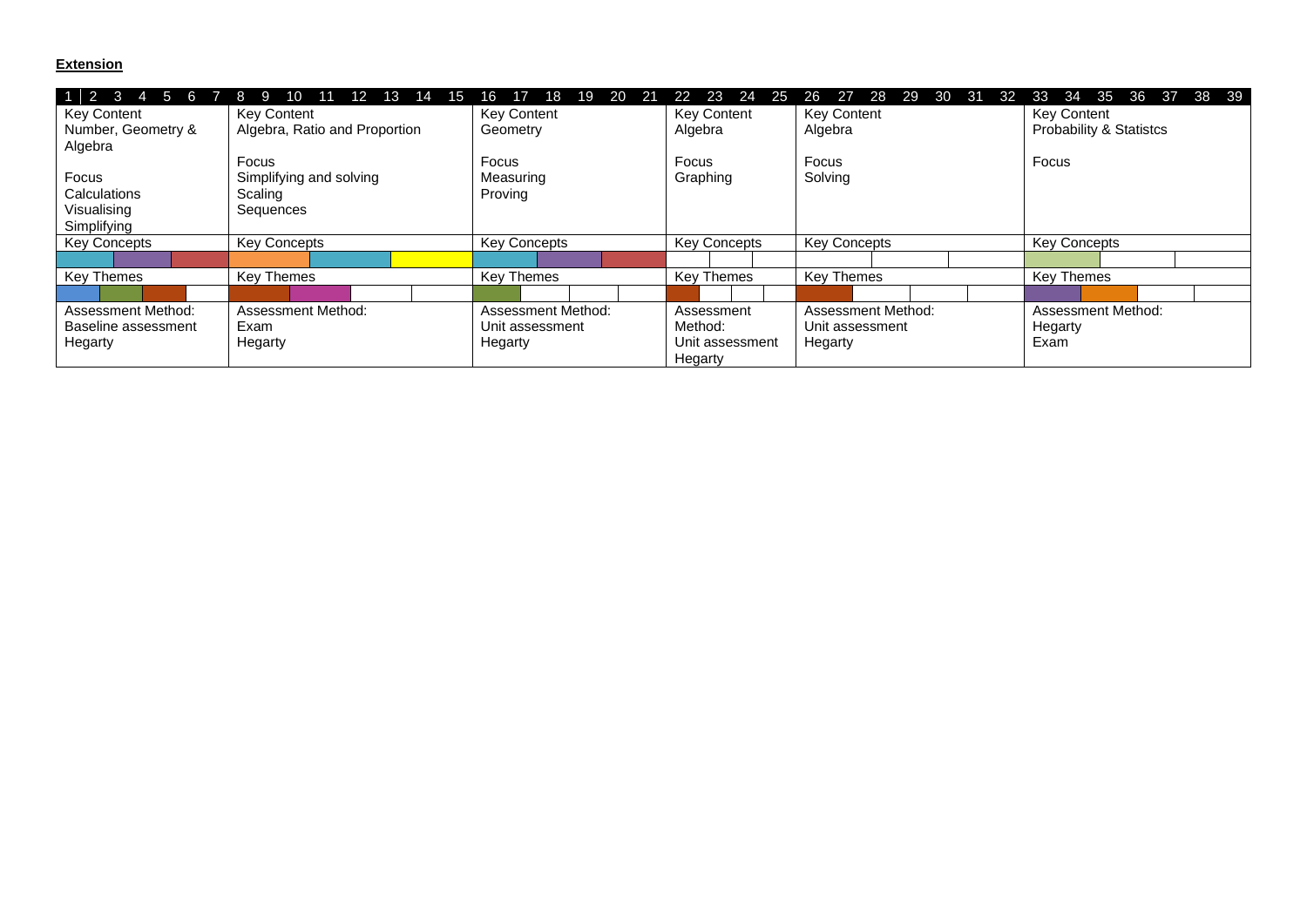## **Key Stage 4**

#### **YEAR: 10**

#### **Foundation**

| $\overline{1}$<br>-5<br>6 | 12 <sup>2</sup><br>13 <sup>°</sup><br>10<br>8<br>14 | 18<br>19<br>-20<br>16<br>15 | 23<br>22<br>24<br>-25<br>21<br>26 | -28<br>29<br>30<br>27<br>- 31<br>-32 | 35<br>34<br>37 38 39<br>-36<br>33 |
|---------------------------|-----------------------------------------------------|-----------------------------|-----------------------------------|--------------------------------------|-----------------------------------|
| Number, factors and       | Sequences                                           | Circumference and Area      | <b>Statistical measures</b>       | Angles                               | Real life graphs                  |
| <b>Multiples</b>          | Co-ordinates and linear graphs                      | Volume                      | Probability                       | Properties of polygons               | Direct and inverse proportion     |
| Decimals and rounding     | Ratio and Proportion                                | Collecting and              | Indices                           | 2D representation of 3D shapes       | Pythagoras' theorem               |
| <b>Fractions</b>          | Percentages                                         | representing data           | Standard form                     | Sketching graphs                     | Trigonometry                      |
| <b>Basic Algebra</b>      | Perimeter and Area                                  |                             | Measures                          |                                      |                                   |
|                           |                                                     |                             |                                   |                                      |                                   |
| <b>Key Concepts</b>       | <b>Key Concepts</b>                                 | <b>Key Concepts</b>         | <b>Key Concepts</b>               | <b>Key Concepts</b>                  | <b>Key Concepts</b>               |
|                           |                                                     |                             |                                   |                                      |                                   |
| <b>Key Themes</b>         | <b>Key Themes</b>                                   | Key Themes                  | <b>Key Themes</b>                 | <b>Key Themes</b>                    | Key Themes                        |
|                           |                                                     |                             |                                   |                                      |                                   |
| <b>Assessment Method:</b> | <b>Assessment Method:</b>                           | Assessment Method:          | Assessment Method:                | Assessment Method:                   | Assessment Method:                |
| <b>Topic Tests</b>        | Topic Tests                                         | <b>Topic Tests</b>          | <b>Topic Tests</b>                | <b>Topic Tests</b>                   | <b>Topic Tests</b>                |
|                           |                                                     |                             |                                   | Mock exam                            |                                   |
|                           |                                                     |                             |                                   |                                      |                                   |

#### **Higher**

| - 1<br>$4 5 6 7 8$<br>$\overline{2}$<br>$-3-$ | 11 12 13 14<br>10<br>-9        | 18<br>16<br>17<br>19 20<br>15. | 21  22  23  24  25  26 | 30 31 32 33<br>27<br>-28<br>29 | 34 35 36 37 38 39             |
|-----------------------------------------------|--------------------------------|--------------------------------|------------------------|--------------------------------|-------------------------------|
| Number, factors and                           | Co-ordinates and linear graphs | Circumference and Area         | Probability            | Angles, scale diagrams and     | Real life graphs              |
| <b>Multiples</b>                              | Ratio and Proportion           | Volume                         | Surds                  | bearings                       | Direct and inverse proportion |
| Decimals and rounding                         | Percentages                    | Collecting and                 | Standard form          | Properties of polygons         | Pythagoras' theorem           |
| <b>Fractions</b>                              | Perimeter and Area             | representing data              | <b>Measures</b>        | 2D representation of 3D shapes | Trigonometry                  |
| <b>Basic Algebra</b>                          |                                | <b>Statistical measures</b>    |                        | Sketching graphs               |                               |
| Indices                                       |                                |                                |                        |                                |                               |
| Equations                                     |                                |                                |                        |                                |                               |
| Sequences                                     |                                |                                |                        |                                |                               |
| Co-ordinates and linear                       |                                |                                |                        |                                |                               |
| graphs                                        |                                |                                |                        |                                |                               |
| <b>Key Concepts</b>                           | <b>Key Concepts</b>            | <b>Key Concepts</b>            | <b>Key Concepts</b>    | <b>Key Concepts</b>            | <b>Key Concepts</b>           |
|                                               |                                |                                |                        |                                |                               |
|                                               |                                |                                |                        |                                |                               |
| <b>Key Themes</b>                             | Key Themes                     | <b>Key Themes</b>              | <b>Key Themes</b>      | <b>Key Themes</b>              | <b>Key Themes</b>             |
|                                               |                                |                                |                        |                                |                               |
| Assessment Method:                            | Assessment Method:             | Assessment Method:             | Assessment Method:     | Assessment Method:             | Assessment Method:            |
| <b>Topic Tests</b>                            | <b>Topic Tests</b>             | <b>Topic Tests</b>             | <b>Topic Tests</b>     | <b>Topic Tests</b>             | <b>Topic Tests</b>            |
|                                               |                                |                                |                        | Mock Exam                      |                               |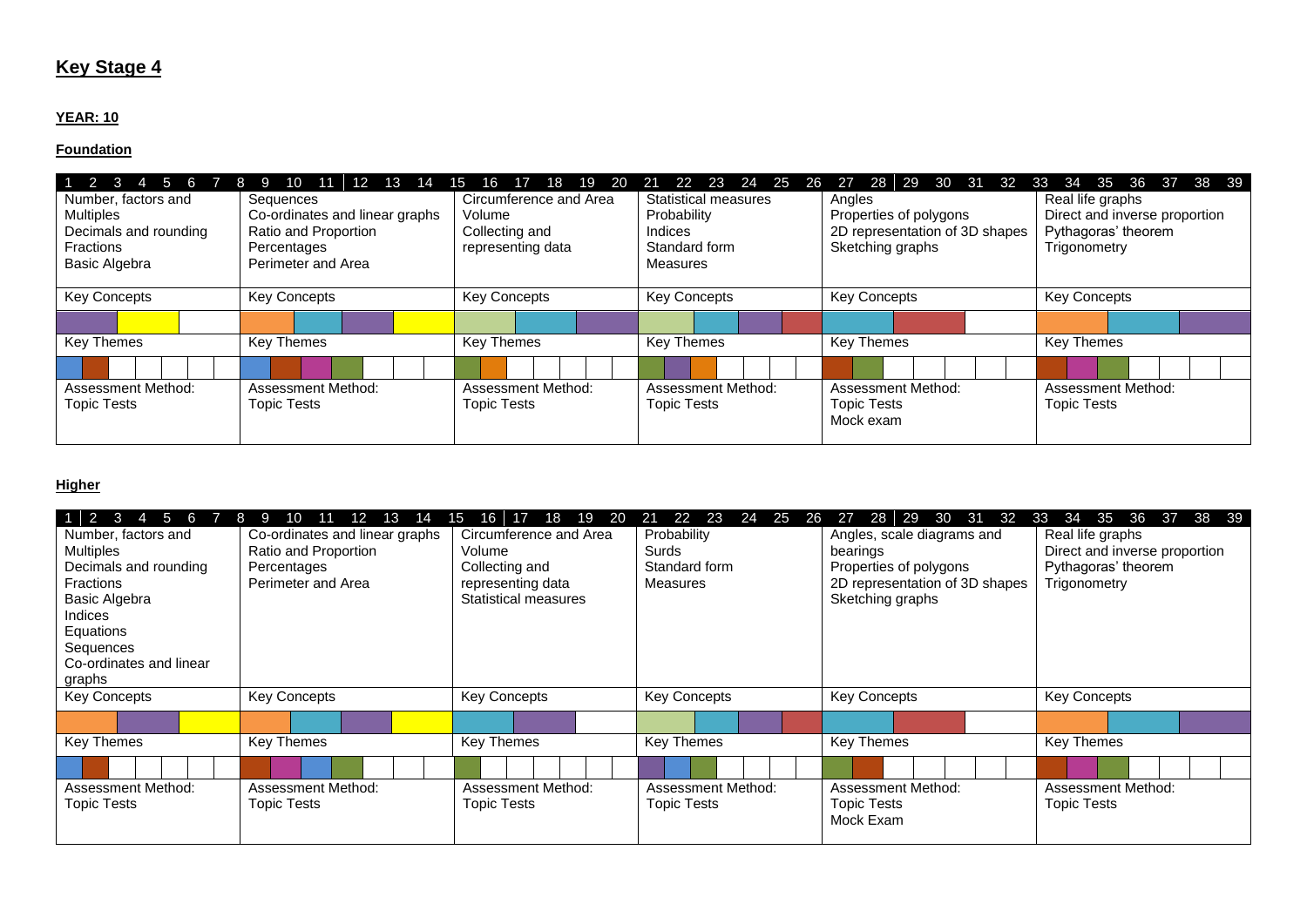#### **YEAR: 11**

#### **Foundation**

| $\overline{1}$<br>Scattergraphs<br>Quadratics, rearranging<br>formulae and identities<br>Inequalities<br>Simultaneous equations | Algebra and graphs<br>Quadratic graphs | 19<br>-20<br>18<br>15<br>16<br>Scale diagrams and<br>bearings<br>Construction and loci<br>Transformations | 25  26  27  28  29  30  31<br>-23<br>24<br>-22<br>- 21<br>Solving quadratic equations<br>Vectors<br>Growth and decay<br>Problem solving | 32 33 34<br>- 35<br>38 39<br>- 36<br>- 37 |
|---------------------------------------------------------------------------------------------------------------------------------|----------------------------------------|-----------------------------------------------------------------------------------------------------------|-----------------------------------------------------------------------------------------------------------------------------------------|-------------------------------------------|
| <b>Key Concepts</b>                                                                                                             | <b>Key Concepts</b>                    | <b>Key Concepts</b>                                                                                       | <b>Key Concepts</b>                                                                                                                     |                                           |
|                                                                                                                                 |                                        |                                                                                                           |                                                                                                                                         |                                           |
| Key Themes<br>Key Themes                                                                                                        |                                        | Key Themes                                                                                                | Key Themes                                                                                                                              |                                           |
| Assessment Method:<br><b>Topic Tests</b><br>Topic Tests<br>Mock exam                                                            | Assessment Method:                     | Assessment Method:<br><b>Topic Tests</b><br>Mock Exam                                                     | Assessment Method:<br><b>Topic Tests</b>                                                                                                |                                           |

#### **Higher**

| $1\quad 2$<br>$-5$<br>6   | 12<br>13<br>14               | 18<br>19<br>-20<br>16<br>15 | 25 26 27 28 29 30 31<br>- 23<br>- 24<br>22<br>-21 | 32 33<br>$-34$<br>-35<br>- 39<br>36<br>38 |
|---------------------------|------------------------------|-----------------------------|---------------------------------------------------|-------------------------------------------|
| Transformations           | Equation of a circle         | Circle Theorems             | Growth and decay                                  |                                           |
| Congruence and similarity | Further equations and graphs |                             | Gradient and rate of change                       |                                           |
| Construction and loci     | Simultaneous equations       |                             | Algebraic fractions                               |                                           |
| Quadratics, rearranging   | Vectors                      |                             | Transforming functions Pre-calculus and area      |                                           |
| formulae and identities   | Numerical methods            |                             | under a curve                                     |                                           |
| Inequalities              | Scattergraphs                |                             |                                                   |                                           |
|                           |                              |                             |                                                   |                                           |
| <b>Key Concepts</b>       | <b>Key Concepts</b>          | <b>Key Concepts</b>         | <b>Key Concepts</b>                               |                                           |
|                           |                              |                             |                                                   |                                           |
| <b>Key Themes</b>         | <b>Key Themes</b>            | <b>Key Themes</b>           | <b>Key Themes</b>                                 |                                           |
|                           |                              |                             |                                                   |                                           |
| <b>Assessment Method:</b> | <b>Assessment Method:</b>    | Assessment Method:          | Assessment Method:                                |                                           |
| <b>Topic Tests</b>        | <b>Topic Tests</b>           | <b>Topic Tests</b>          | <b>Topic Tests</b>                                |                                           |
| Mock Exam                 |                              | Mock Exam                   |                                                   |                                           |
|                           |                              |                             |                                                   |                                           |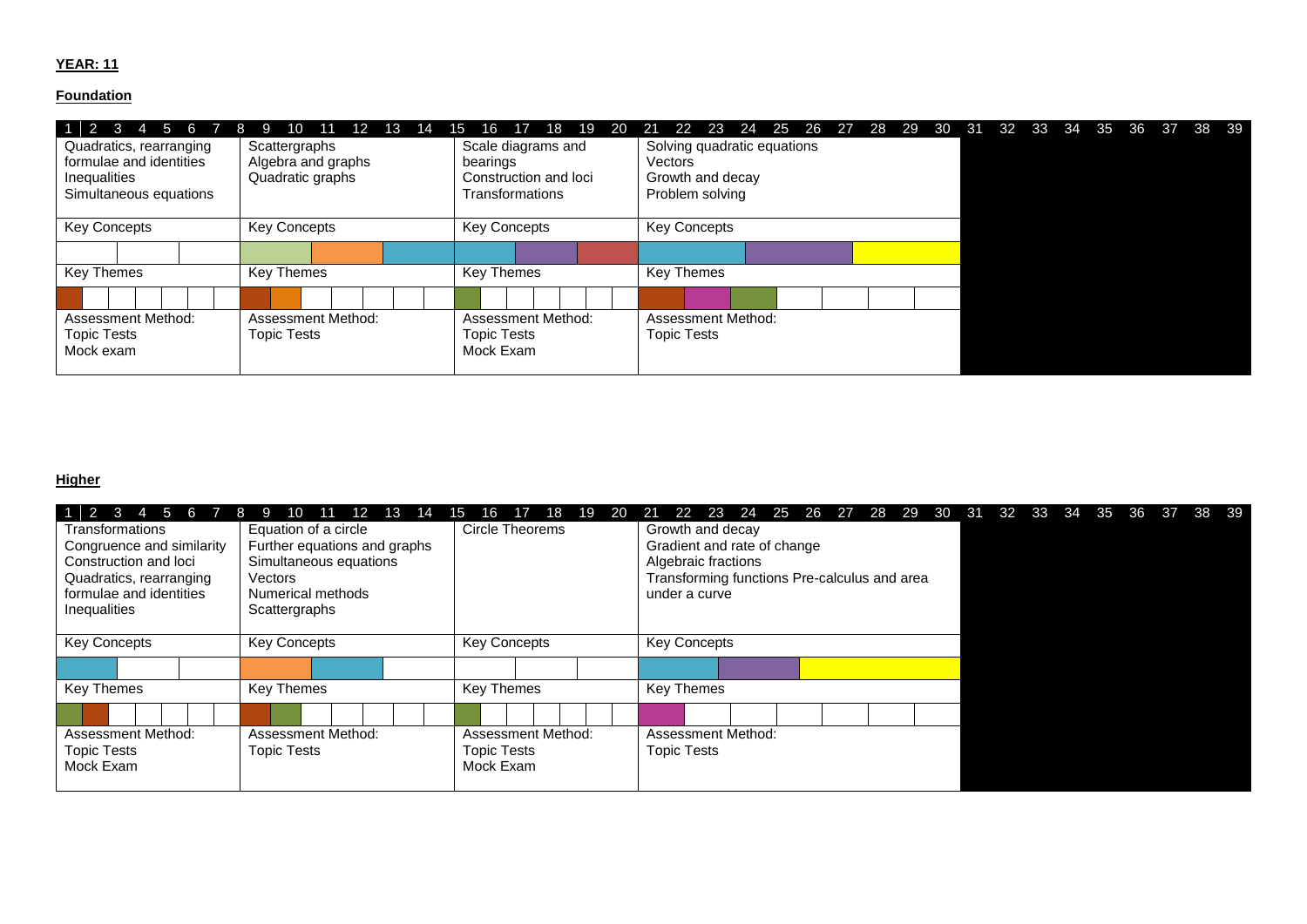## **Key Stage 5**

#### **YEAR: 12**

#### **CORE MATHS**

| 1 2 3 4 5 6 7 8        |                    |                             |                    |                         | 9 10 11 12 13 14 15 16 17 18 19 20 21 22 23 24 25 26 27 28 29 30 31 32 33 34 35 36 37 38 39 |
|------------------------|--------------------|-----------------------------|--------------------|-------------------------|---------------------------------------------------------------------------------------------|
| Topic 1 - Social Media | Topic 2 – Society  | Topic 4 – Clothing Industry | Topic 5 - Financs  | Topic 6 – Creative arts | Topic 7 - Health                                                                            |
| Topic 2 – Society      | Topic 3 - Sport    |                             |                    |                         |                                                                                             |
|                        |                    |                             |                    |                         |                                                                                             |
| Key Themes             | Key Themes         | Key Themes                  | Key Themes         | Key Themes              | Key Themes                                                                                  |
|                        |                    |                             |                    |                         |                                                                                             |
|                        |                    |                             |                    |                         |                                                                                             |
| Assessment Method:     | Assessment Method: | Assessment Method:          | Assessment Method: | Assessment Method:      | Assessment Method:                                                                          |
| Unit assessment        | Unit assessment    | Unit assessment             | Unit assessment    | Unit assessment         | Unit assessment                                                                             |
|                        |                    |                             |                    | Mock exam               |                                                                                             |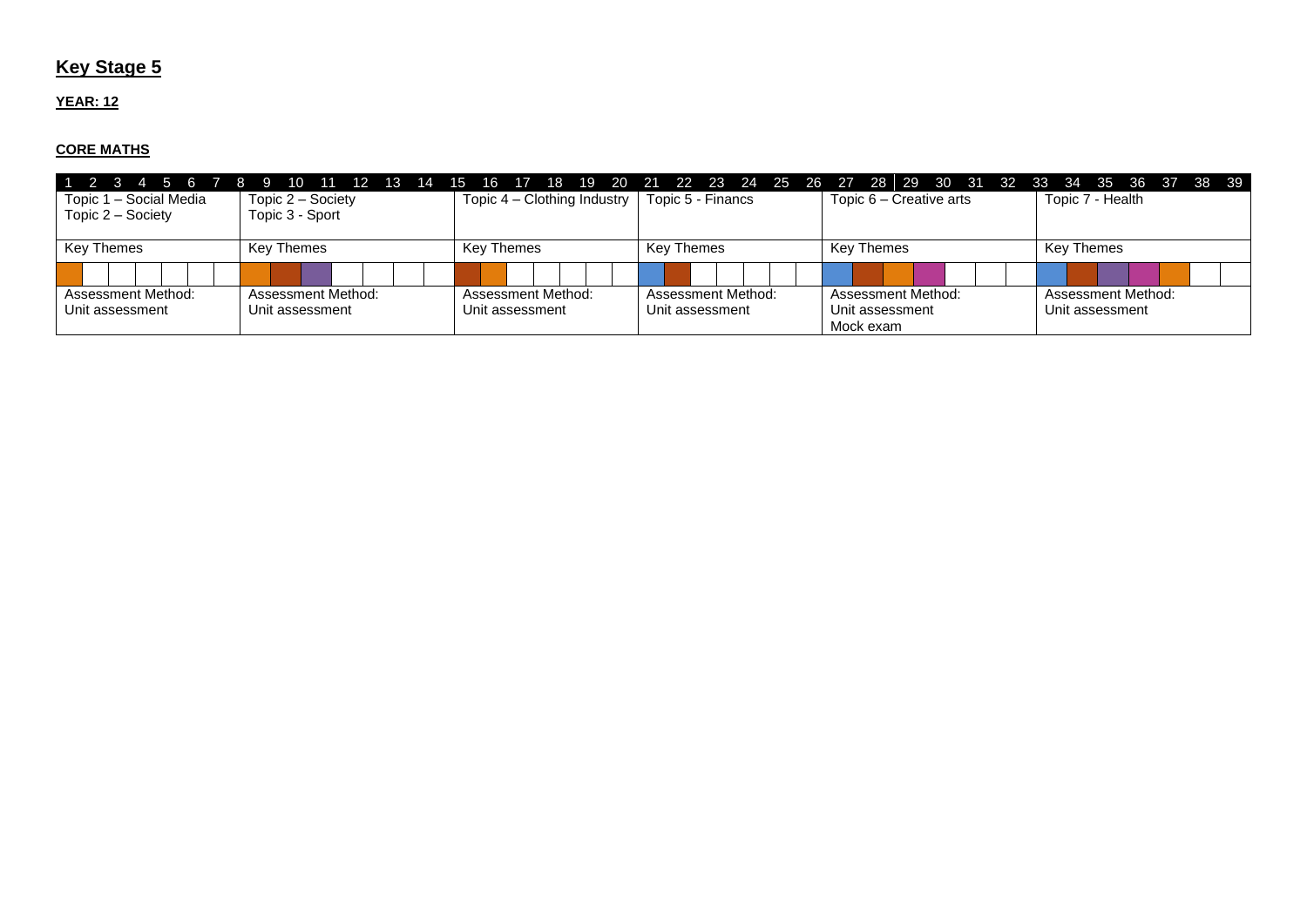#### **A LEVEL MATHS**

#### **Teacher 1**

|                       |                                       |                                      |                                        | 1 2 3 4 5 6 7 8 9 10 11 12 13 14 15 16 17 18 19 20 21 22 23 24 25 26 27 28 29 30 31 32 33 34 35 36 37 38 39 |                                   |
|-----------------------|---------------------------------------|--------------------------------------|----------------------------------------|-------------------------------------------------------------------------------------------------------------|-----------------------------------|
| Algebra and functions | Vectors in 2D<br>Co-ordinate geometry | Co-ordinate geometry<br>Trigonometry | Trigonometry<br>Modelling in mechanics | Forces and motion                                                                                           | Algebraic methods<br>Trigonometry |
|                       |                                       |                                      | Equations of motion                    |                                                                                                             |                                   |
| Key Themes            | Key Themes                            | Key Themes                           | <b>Key Themes</b>                      | Key Themes                                                                                                  | Key Themes                        |
|                       |                                       |                                      |                                        |                                                                                                             |                                   |
| Assessment Method:    | Assessment Method:                    | Assessment Method:                   | Assessment Method:                     | Assessment Method:                                                                                          | Assessment Method:                |
| Topic tests           | Topic tests                           | Topic tests                          | Topic tests                            | Topic tests                                                                                                 | Topic tests                       |
|                       |                                       |                                      |                                        | Mock exam                                                                                                   |                                   |

#### **Teacher 2**

| 1 2 3 4 5 6 7 8 9 10 |                        |                            |                                                 |                          | 11 12 13 14 15 16 17 18 19 20 21 22 23 24 25 26 27 28 29 30 31 32 33 34 35 36 37 38 39 |
|----------------------|------------------------|----------------------------|-------------------------------------------------|--------------------------|----------------------------------------------------------------------------------------|
| Further algebra      | <b>Differentiation</b> | Data collection            | Statistical representation                      | Hypothesis testing       | Functions and graphs                                                                   |
| Differentiation      | Integration            | Statistical representation | and interpretation                              |                          | Sequences and series                                                                   |
|                      | Data collection        | and interpretation         | Probability                                     |                          |                                                                                        |
|                      |                        |                            | Statistical distributions<br>Hypothesis testing |                          |                                                                                        |
| Key Themes           | Key Themes             | Key Themes                 | Key Themes                                      | Key Themes               | Key Themes                                                                             |
|                      |                        |                            |                                                 |                          |                                                                                        |
| Assessment Method:   | Assessment Method:     | Assessment Method:         | Assessment Method:                              | Assessment Method:       | Assessment Method:                                                                     |
| Topic tests          | Topic tests            | Topic tests                | Topic tests                                     | Topic tests<br>Mock exam | Topic tests                                                                            |

#### **FURTHER MATHS A LEVEL**

| $1$ 2 $\overline{3}$ 4 5 6 7 8 9 | 10 11 12 13 14     | 15<br>17<br>16        |                        |                        | 18 19 20 21 22 23 24 25 26 27 28 29 30 31 32 33 34 35 36 37 38 39 |
|----------------------------------|--------------------|-----------------------|------------------------|------------------------|-------------------------------------------------------------------|
| Decision maths:                  | Core Pure 1:       | Core Pure 1:          | Core Pure 1:           | Core Pure 1:           | Mechanics:                                                        |
| Algorithms                       | Complex numbers    | Roots of polynomials  | Linear transformations | Vectors                | Momentum and Impulse                                              |
| Graphs and Networks              | Argand diagrams    | Volumes of revolution | Proof by induction     |                        | Work, power and energy                                            |
| Algorithms on Graphs             | <b>Series</b>      | Matrices              | Vectors                | Mechanics:             |                                                                   |
|                                  |                    |                       |                        | Momentum and Impulse   |                                                                   |
|                                  |                    |                       |                        | Work, power and energy |                                                                   |
| Key Themes                       | Key Themes         | Key Themes            | <b>Key Themes</b>      | <b>Key Themes</b>      | Key Themes                                                        |
|                                  |                    |                       |                        |                        |                                                                   |
| Assessment Method:               | Assessment Method: | Assessment Method:    | Assessment Method:     | Assessment Method:     | Assessment Method:                                                |
| Topic tests                      | Topic tests        | Topic tests           | Topic tests            | Topic tests            | Topic tests                                                       |
|                                  |                    |                       |                        | Mock exam              |                                                                   |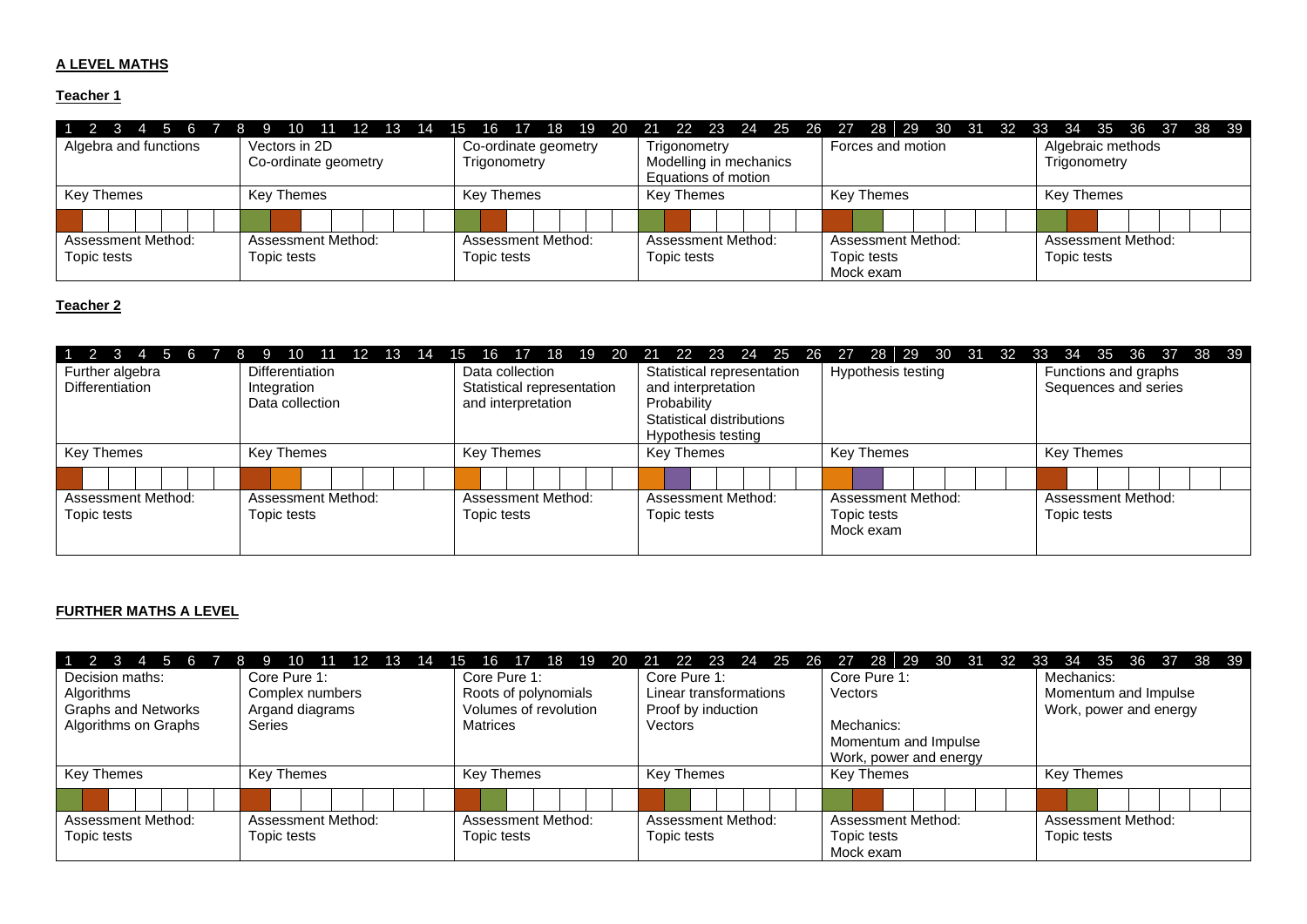#### **YEAR: 13**

#### **CORE MATHS**

|                    |                        |                      | 1 2 3 4 5 6 7 8 9 10 11 12 13 14 15 16 17 18 19 20 21 22 23 24 25 26 27 28 29 30 31 32 33 34 35 36 37 38 39 |
|--------------------|------------------------|----------------------|-------------------------------------------------------------------------------------------------------------|
| Topic 8 - Economy  | Topic 9 – Travel       | Topic 11 - Disasters | Topic 12 - Engineering                                                                                      |
|                    | Topic 10 - Environment |                      |                                                                                                             |
| <b>Key Themes</b>  | Key Themes             | Key Themes           | Key Themes                                                                                                  |
|                    |                        |                      |                                                                                                             |
| Assessment Method: | Assessment Method:     | Assessment Method:   | Assessment Method:                                                                                          |
| Unit assessment    | Unit assessment        | Unit assessment      | Unit assessment                                                                                             |
| Mock exam          |                        | Mock exam            |                                                                                                             |

#### **A LEVEL MATHS**

#### **Teacher 1**

|                        |                      |                     | 1 2 3 4 5 6 7 8 9 10 11 12 13 14 15 16 17 18 19 20 21 22 23 24 25 26 27 28 29 30 31 32 33 34 35 36 37 38 39 |  |
|------------------------|----------------------|---------------------|-------------------------------------------------------------------------------------------------------------|--|
| Proof by contradiction | Trigonometry         | Moments             | Application of forces                                                                                       |  |
| Trigonometry           | Parametric equations | Forces and friction | <b>Further kinematics</b>                                                                                   |  |
|                        | Vectors              | Projectiles         |                                                                                                             |  |
| <b>Key Themes</b>      | Kev Themes           | Key Themes          | Key Themes                                                                                                  |  |
|                        |                      |                     |                                                                                                             |  |
| Assessment Method:     | Assessment Method:   | Assessment Method:  | Assessment Method:                                                                                          |  |
| Topic tests            | Topic tests          | Topic tests         | Topic tests                                                                                                 |  |
| Mock exam              |                      | Mock exam           |                                                                                                             |  |

**Teacher 2**

|                           |                    |                         | 1 2 3 4 5 6 7 8 9 10 11 12 13 14 15 16 17 18 19 20 21 22 23 24 25 26 27 28 29 30 31 32 33 34 35 36 37 38 39 |  |
|---------------------------|--------------------|-------------------------|-------------------------------------------------------------------------------------------------------------|--|
| Functions and graphs      | Differentiation    | Regression, correlation | Conditional probability                                                                                     |  |
| Sequences and series      | Numerical methods  | and hypothesis testing  | Normal distribution                                                                                         |  |
| <b>Binomial expansion</b> | Integration        | Conditional probability |                                                                                                             |  |
| Differentiation           |                    |                         |                                                                                                             |  |
| Key Themes                | Key Themes         | Key Themes              | Key Themes                                                                                                  |  |
|                           |                    |                         |                                                                                                             |  |
| Assessment Method:        | Assessment Method: | Assessment Method:      | Assessment Method:                                                                                          |  |
| Topic tests               | Topic tests        | Topic tests             | Topic tests                                                                                                 |  |
| Mock exam                 |                    | Mock exam               |                                                                                                             |  |